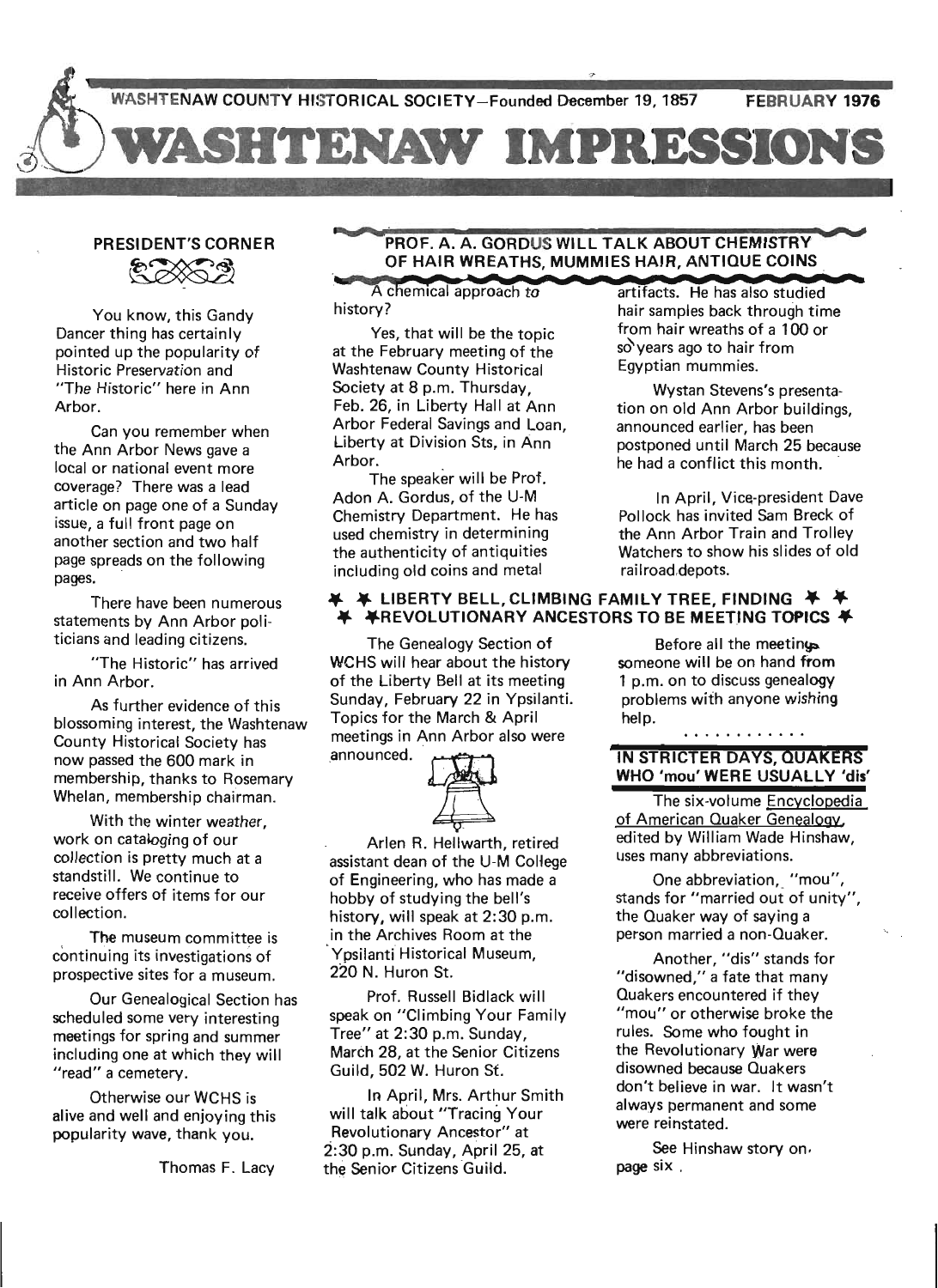### **HOW TO RESTORE ANTIQUE FURNITURE FROM SCRATCH**

Armed with an old, battered Windsor chair, David Shafer explained and demonstrated how he as a professional restorer of antique furniture would proceed to repair it at the January meeting of WCHS.

The chair of very hard English oak was almost bare of finish. Several spindles were missing, a stretcher was broke, the seat was split and had a large ink stain. The bow or curved back part was rough and splintered. Many would have consigned it to the dump.

Shafer, who has owned and operated the Old Brick Quality Refinishing business at 1010 Pontiac St. in Ann Arbor for the past four years, explained that as a professional he specializes in complete restoration for use. And unlike the amateur restorer who often uses the less resistant or "soft" oil finishes, professionals use lacquer, he said.

Since he doesn't have experience with soft finishes, he decided to concentrate his talk on the earlier stages, mainly repair, and offer a few suggestions short of complete restoration.

To revive a dingy finish and scratches he suggested wiping over with a bit of stain and then waxing. He suggests a product which combines beeswax with petroleum oil polish.

. To clean up a piece use very fine steel wool, four "0" or five "0", dry or with naptha or turpentine. Naptha is safer and usually won't remove the finish, he said.

If need be a piece of furniture can be really washed with hot soapy water and a bristle brush. It can be rinsed with cold water if the joints are okay. Chests of drawers are often dirty he finds.

Just dropping some glue in a loose joint is a waste of time, however he said; A chair is engineered.

It is under stress and all joints should be snug and strong for regular use.

#### DISASSEMBLY

Being ruthless and knocking the piece apart is often the first step to a good job, he said. With that he pulled the bow of the chair out of its sockets.

A split in a table top or a long diagonal split on a chair stretcher might be successfully glued without taking it apart, but if the stretcher is broke off next to the leg, it will have to be taken apart to be successfully repaired, he said.

To knock apart use a vise if possible. Protect the wood from hammer blows with a piece of wood or iron.

Remember, wood is a bundle of fibers and tends to split, he cautioned. Pine, cherry and poplar are soft. Many chair seats are of poplar. To avoid splitting, as much as possible, strike in line with the grain and as near the part you wish to remove as possible, not off to the side.

Better a vise and a few heavier blows than many light ones, he said.

His main steps in restoration in his shop are disassembling, stripping, repairing and sanding, reassembling and finishing. Most of his time is spent in repairing and sanding, he commented. **STRIPPING** 

After disassembling as much as possible or necessary, then the piece is stripped of its old finish. If it is all apart in relatively flat pieces it can be put in a tray and the chemical



stripping solution applied. If it is intact it can be taken to a commercial place for dipping to

save time. Some chemicals take the finish off in seconds, he noted.

Veneer won't stand dipping, however, and old oak can leach out, he warned. The demonstration chair was so bare of finish it didn't need stripping, he said. He would start with No. 80 sandpaper.

Stripping by hand is not as easy as the can says, he continued. Most varnish takes two or even three treatments to remove all the finish. You must keep the surface moist. Agitate the tray or work the stripper in. The finish will reconstitute itself if the stripper drys on.

That is why you cannot do the whole piece at once. Do only one or two largish surfaces at a time and use rubber gloves, he advised.

Scrape off the finish as it softens. Sometimes it lifts off in sheets. A wide squeegee can be used as long as the rubber lasts. A brass brush (not wire) from the paint store may be used to scrub it off. A wire brush would be too harsh and might scratch the wood which is softer when wet. No.1 or 2 steel wool may be used to scrub the finish off curved pieces such as turned spindles.

After the finish is removed wipe clean and dry with towels or rags and quickly go over with "0" size steel wool. Some chemical strippers require a follow-up wash with alcohol or soap and water.

#### **STAINS**

The strjpper will not remove stains, he sald. Chlorine bleach is sometimes used but he relys mostly on sanding. He thought he could sand or even chisel the ink stain out of the demonstration chair as the seat was thick.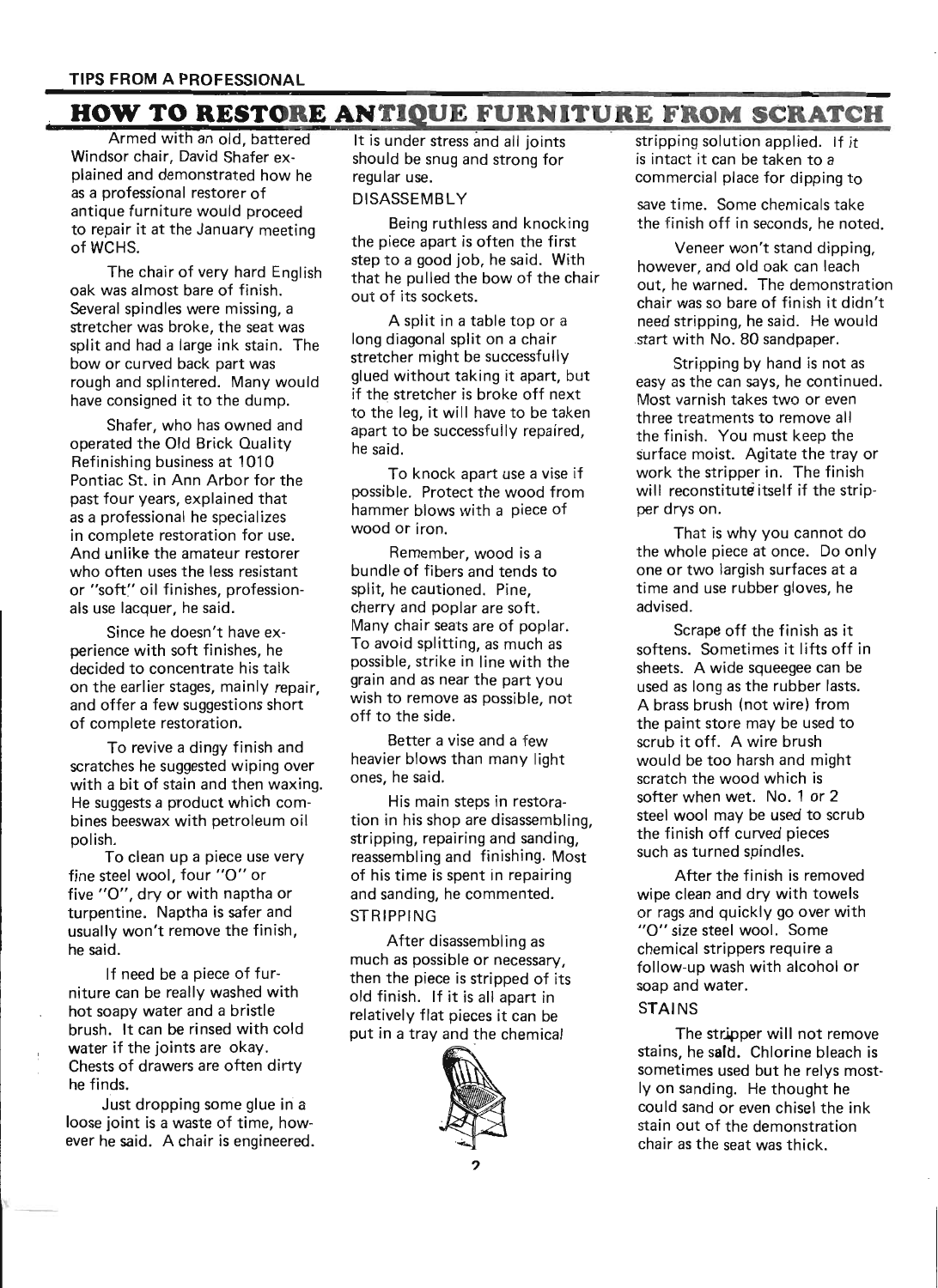If you want to try to remove red mahogany stain with bleach cover the piece uniformly with' chlorine bleach (splash it on) and put in the sun to dry. It tends to roughen the wood. If it still doesn't come gut, you might cover it with another dark stain to counteract it.

#### **REPAIRS**

After the wood is stripped and dry inspect for repairs. Shafer makes more serious ones first, ends up with sanding and fills.

To fix the chair stretcher broken off right beside the leg, Shafer would remove the stub by drilling in with a drill about one eighth inch smaller than the pin, then cave in the thin edge of the pin and remove. To make a new pin he would drill into the stretcher with a drill about one third its diameter and insert a dowel. With a thin spindle it might be necessary to use a smaller drill and thinner pin with a sleeve overlay on the pin to fit the hole, he said.

A bit of canvas over the tip of the stretcher may be sufficient to fit the joint snugly. If not it may be necessary to line up bits of veneer in the hole like toothpicks he said. You should be able to work the piece in by hand with maybe a little tapping but it shouldn't require hard blows. If its too tight the leg could split.

#### GLUING

Gluing is an important part of repairing. Glue requires a snug fit and pressure to dry and hold properly, he emphasized.

First clean the wood fibers. Remove old glue and gouge out the hole with a stiff-bladed knife or other handy tool. Sometimes very old glue is all gone. If not, hot water is a solvent for old hide glues and may be dribbled on until it Iloosens.

To glue the repaired stretcher into the chair leg, put glue on the pin and in the hole and saturate the canvas

if used. If gluing a split, after cleaning the edges be sure to get glue all the way through the split. Its messy but better to wipe away the excess than not use enough. A squeeze bottle is good for applying glue, he suggested.

Sometimes the sockets in old furniture were extra long to allow room for the glue that was pushed in. You can make a groove in the dowel pin for the same purpose, he said.

Pressure is applied with either bar clamps, "C" clamps or string, rope or even masking tape.

The two clamps for bar clamps may be bought and mounted on a piece of galvanized pipe. Two sets might be needed for a chair seat or table. Pad the clamps with pieces of carpet or other suitable material.



For a chair stretcher broken diagonally and glued, clothesline or other rope might be wound around eight to ten times and tightened with a wedge inserted until the glue dries. He sometimes uses masking tape for a small inlay.

An old table with loose joints would have to be completely knocked apart, he continued. Take apart the mortise and tenon joints, clean and fit before adding glue. If screws are needed in table legs, use larger, fat screws to strengthen the table, he said. If too long, they may be cut off before inserting.

Sliver breaks and roughness are common on bent wood, he noted, as he probed at several on the chair top piece with his knife. Its necessary to glue and then smooth them with file, plane and sanding.

In answer to a question about straightening a warped board, Shafer was doubtful of wetting it as is sometimes suggested. He noted that warping is likely when you see a pattern of arcs of tree rings on the end of a board.

A slight warp can sometimes be corrected by screwing cleats in from the bottom and hoping the tension will hold. That is the most common solution, he noted. A cleat or batten with a reverse curve or a straight one built up with another strip in the middle might be used. However screws will sometimes pull out of old wood, he warned.

A drastic solution would be to run a table saw over the underside to make grooves and remove the channels of wood, but it might break over the cuts.

#### **FILLING**

After major repairs, Shafer usually fills smallish holes with plastic wood. Fills will not take stain, so you have to anticipate the finished color and color them before filling to avoid a spot that doesn't look like wood.

Some persons swear by stick shellac which comes in many colors, he said. It is softened over an alcohol burner, applied with a knife and sanded when dry.

Shafer prefers to mix pigments to the color he wants, then mix them with the plastic wood. With four pigments, burnt and raw sienna and burnt and raw umber, he can get most any wood color, he says.

Another solution to avoid a spot is to use a wood inlay. A tapered diamond shape is less conspicuous than square. Mark edges to shape with sharp edge of chisel (a pencil is too thick he says) and chisel out a depression, or "grave" as English books say, with straight sides. For plug inlay, line up grain on matching wood, mark, cut out and fit snug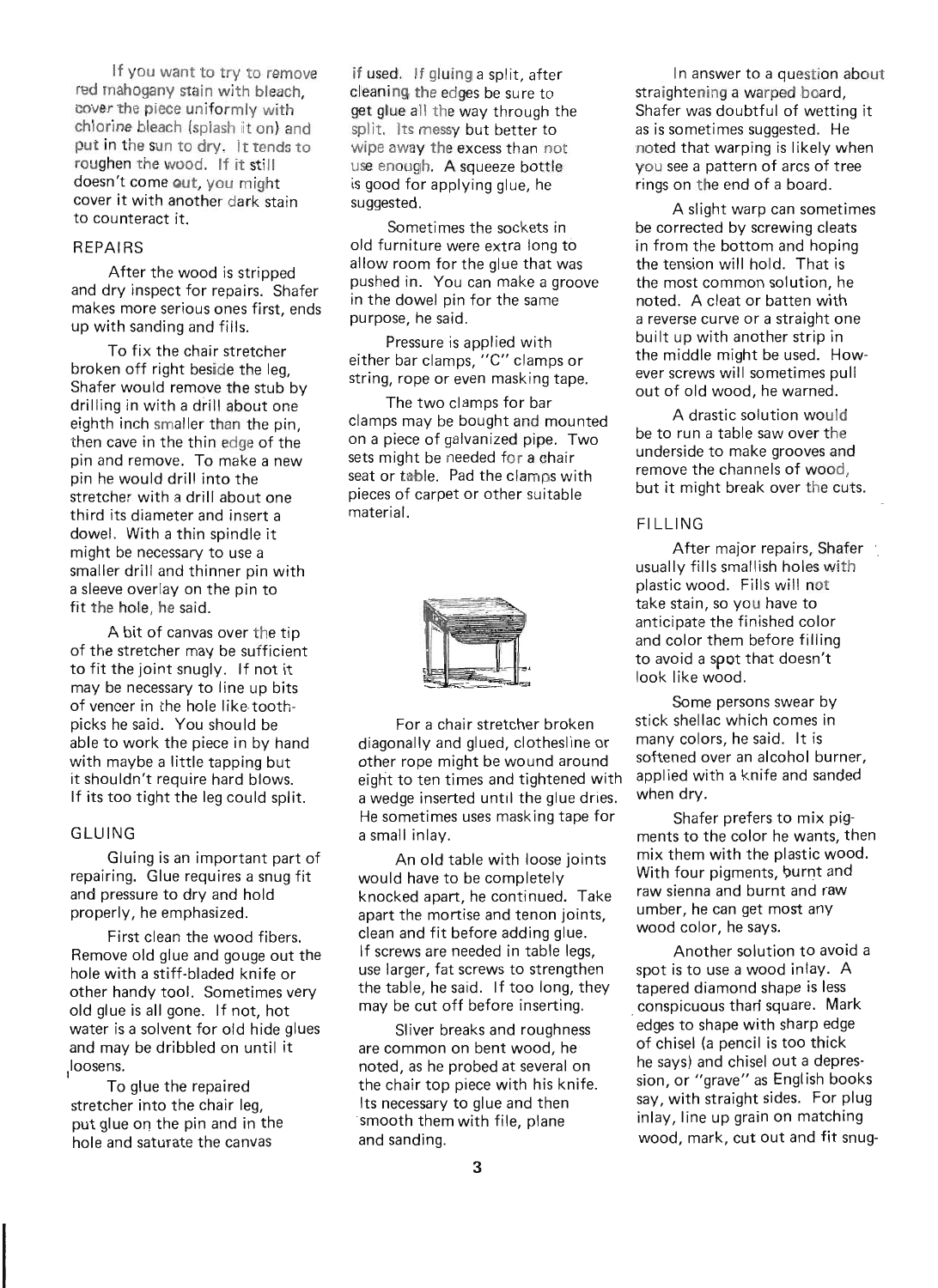Iy, then glue. After it's dry, chisel or plane down the protrusion, he said.

Woodworkers used to use white plaster fill. They despaired of getting the right color and instead brushed pigment on the plaster. That took careful brushwork, he noted.

To repair dents on edges an inlay is necessary because plastic wood won't wear well, he said.

Sanding is the next step. The grits of sandpaper get finer as the numbers get higher. He works with Nos. 80, 120 and 220 mostly as shellac, varnish or lacquer will cover the slight roughness of 220 sanded wood. A hand rubbed finish might require more sanding with up .to No. 400 or 500 paper, he noted.

When using steel wool he generally uses 4 "0" or 5 "0" 100000), the finest.

#### REASSEMBLY

Before reassembling a chair, Shafer said if the stubs were wedged, he would remove the wedges with a thin chisel (1/16 or 1/8 inch) and drive new ones in. He would first glue the front legs and stretcher together and then the back legs and wrap with ropes, tourniquet-style.

For a dropleaf table with mortise and tenon joints he suggests clamping it to hold the leg against the shoulder. The flat broadside surfaces of,the tenons are the best holding surface, he noted. End grain doesn't hold screws well, he added.

As soon as the chair or table is assembled and before the glue dries, check for levelness and pull uneven legs in with pressure. After the glue dries check for strong joints. The glue<br>he uses dries in half an hour. he uses dries in half an hour.



#### FINISHING

Varnish is a standard finish, over the color you want, and gives a lot of use. Stains vary on a scale from thickness and fillingness to thinness and penetratingness.

Generally if you have uniform wood of handsome grain. you would use penetrating stain. If you have mixed woods and want uniform color, use "muddier" stain.

Certain woods have varied color. Pine or fir which has garish markings may be counteracted , with stain. For splotchiness in maple, birch and pine, use sealer or diluted shellac to seal and moderate variations.

Oil colors mixed with naptha make a nice wipe-on he noted. The way you wipe is the way you get the grain effect. You need very soft cloth--old diapers or cheesecloth and cotton batting.

With shellac or varnish, the first coat roughens. Sand with fine paper or fine steel wool. You shouldn't have trouble with the second coat.



#### COUNTY CALENDAR

Chelsea Area Historical Society--A home tour, stressing older homes in honor of the Bicentennial, is planned Thursday, May 20, from 10 to 4 p.m. A centennial farm is to be included.

The group meets regularly on the second Monday of the month at 8 p.m. in the Congregational Church. A report on the oral history conference Feb. 19 at the U-M's Bentley Library is to be given at the March 8 meeting.

Dexter Historical Society-- The Society's third annual Pioneer Arts and Crafts Show will be held from 10 a.m. to 4 p.m. Saturday, March 20 in the Dexter High School gymnasium. Forty to fifty demonstrators are expected. They will have examples of their work to sell.

Crafts include making apple head dolls, woodcarving, Shaker furniture, lace, cookies with old tin cutters, miniature furniture and several kinds of needlework. The sponsors try to avoid duplication.

Milan Historical Society-- 7 :30 p.m. third Wednesday of month at Milan Community House.

\*\*\*

Salem Historical Society-- 7:30 p.m. third Monday of month at township hall.

\*\*\*

\*\*\*

Saline Area Historical Society-- 8 p.m. Tuesday, March 16, in Blue Lounge at Saline High School. Prof. David Lewis of U-M School of Business Administration will speak on "Down by the Old Mill Stream: Henry Ford's Village Industries". The topic is especially relevant to Saline because the old mill at the edge of town, now Weller's store, was one of the industries.

Prof. Lewis is the author of a new book to be released in April, The Public Image of Henry Ford: An American Folk Hero.



Editor: Alice Ziegler, Phone 663·8826 Keyllnlng: Dorothy Wood and Anna Thorsch Printing and Typesetting: Courtesy of Ann Arbor Federal Savings & Loan and Drury, Lacy, Inc.

4

\*\*\*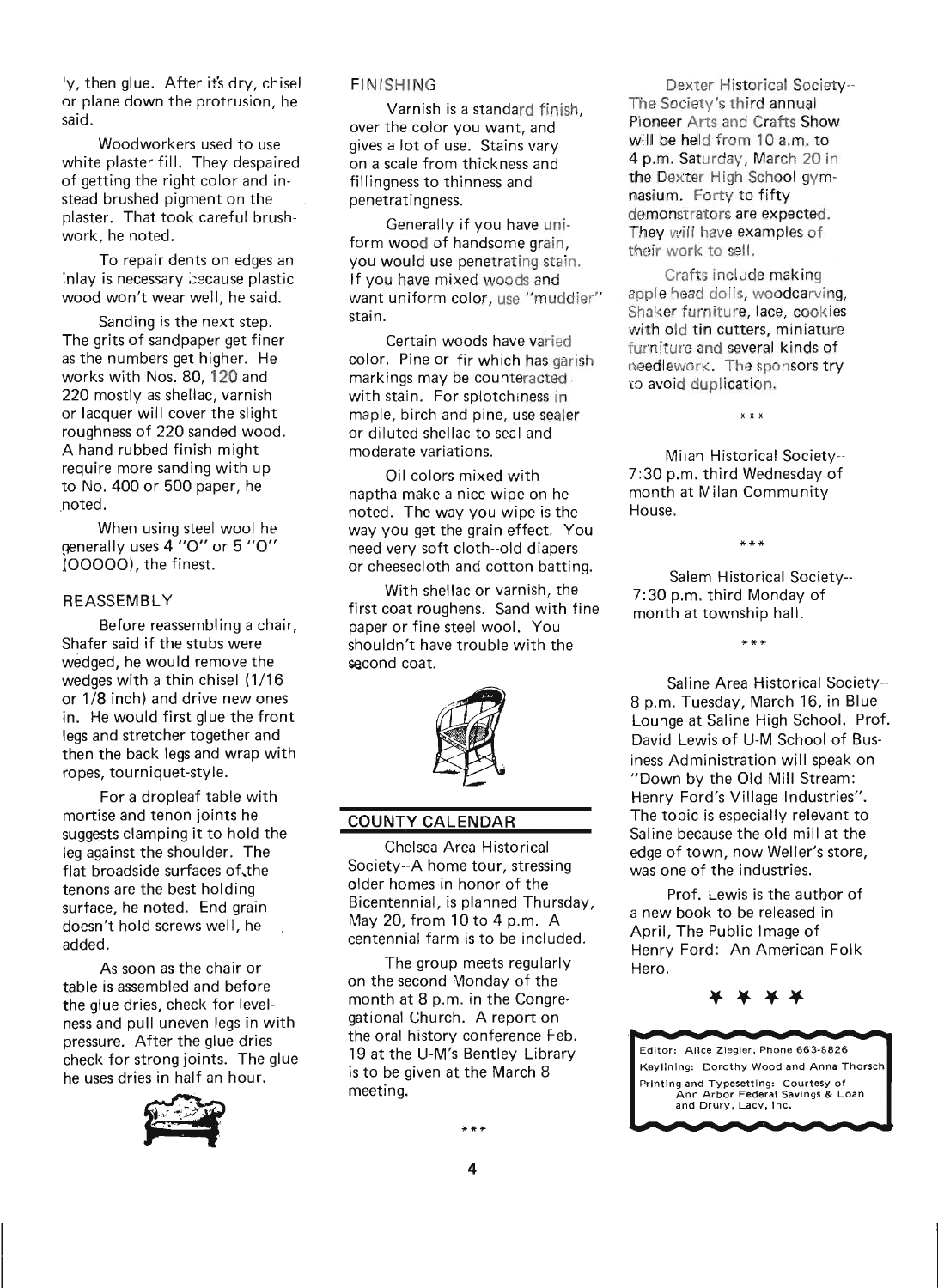### **GREAT LAKES LARGEST SAILING SHIP RECALLED**

Memories of the largest sailing ship ever to sail the Great Lakes have been stirred recently for Mrs. Paul Leidy of Ann Arbor, granddaughter of the ship's captain.

Jim Clary, an historical marine artist of St. Clair Shores, has revived interest in the ship, the David Dows, with his paintings and drawings of the fivemasted schooner.

He recently presented Mrs. Leidy with a signed color print of his painting. His pen and ink drawing is reproduced above.

The ship is one in a series of fifteen historic sailing vessels he was commissioned to paint by City National Bank of Detroit for permanent display at the Mack-Cadieux Branch. Clary was so intrigued by the ship he has taken it for the "Iogo" of his business, Great Lakes History in Art.

The ship was launched in May 1881 at Toledo near the end of the merchant sailing ship era. It once made a record run from Buffalo to Tuttle Light, Toledo, in 18 hours, faster than steamships of the day.

The ship with its black hull and distinctive rigging was unmistakable from shore. The five masts enabled her to carry an enormous spread of canvas without becoming top heavy.

The sails required more than 70,000 yards of canvas "or enough to furnish clean shirts for a large portion of the Democratic party in Ohio" according to The<sup>-</sup> Toledo Blade of April 21, 1881.

The Blade hailed the ship as "The Queen, The Finest Schooner in the World, And Largest Sailing Vessel on Fresh Water, "Probably Largest in the World)".

"Forests have been leveled for her timbers," The Blade wrote, "hundreds of kingly oaks have



Original by Jim Clary

#### THE DAVID DOWS... NAMED FOR NEW YORK 'MERCHANT PRINCE'

been felled for her symmetrical frame, cunning shipwrights have exhausted their art in deriving for her lines of grace and beauty and five-score men have incessantly toiled and wrought."

Even before it was launched, however, it was threatened with destruction by one of the worst floods ever remembered on the Maumee River on Feb. 17, 1881, according to Clary's accompanying article. The ship was scuttled (sunk) to keep it from floating away. Several days later it was refloated.

The masts were 97 feet high with 65 foot topmasts towering a total of 162 feet. Overall length was 278 feet. The large anchor weighed two tons. The chains were 90 fathoms or 540 feet long, made of iron one-and-threequarter and one-and-a-half inches in diameter.

The hold had walls of thick oak fitted and joined with a smoothness no cabinet maker could surpass, The Blade said.

The ship could have carried 140,000 bushels of grain except for shallow harbors which limited

its load to 100,000 bushels of corn or 90,000 bushels of wheat. Or it could carry up to 2,800 tons of coal in a load.

Kathryn Leidy's maternal grandfather, Capt. Joe Skeldon not only commanded the ship but supervised its construction.

The Blade describes Capt. Skeldon as one of the "coolest, bravest and most skillful captains on the lakes. A small, wiry, bronzefaced man, few of words and those softly spoken... He boldly hoists sail and puts out through storms that drive most captains. into harbors of refuge, but his seamanship always brings him through triumphantly and he makes the driving storm coin money for the owners with his rapid trips."

During construction, Clary relates, Capt. Skeldon's temper was tested in a bitter argument over placement of steel strapping on the ship--inside or Qut. He finally won, saying, "Well damn it, if you were building a barrel where would you place the hoops?"

A belt of iron, eight inches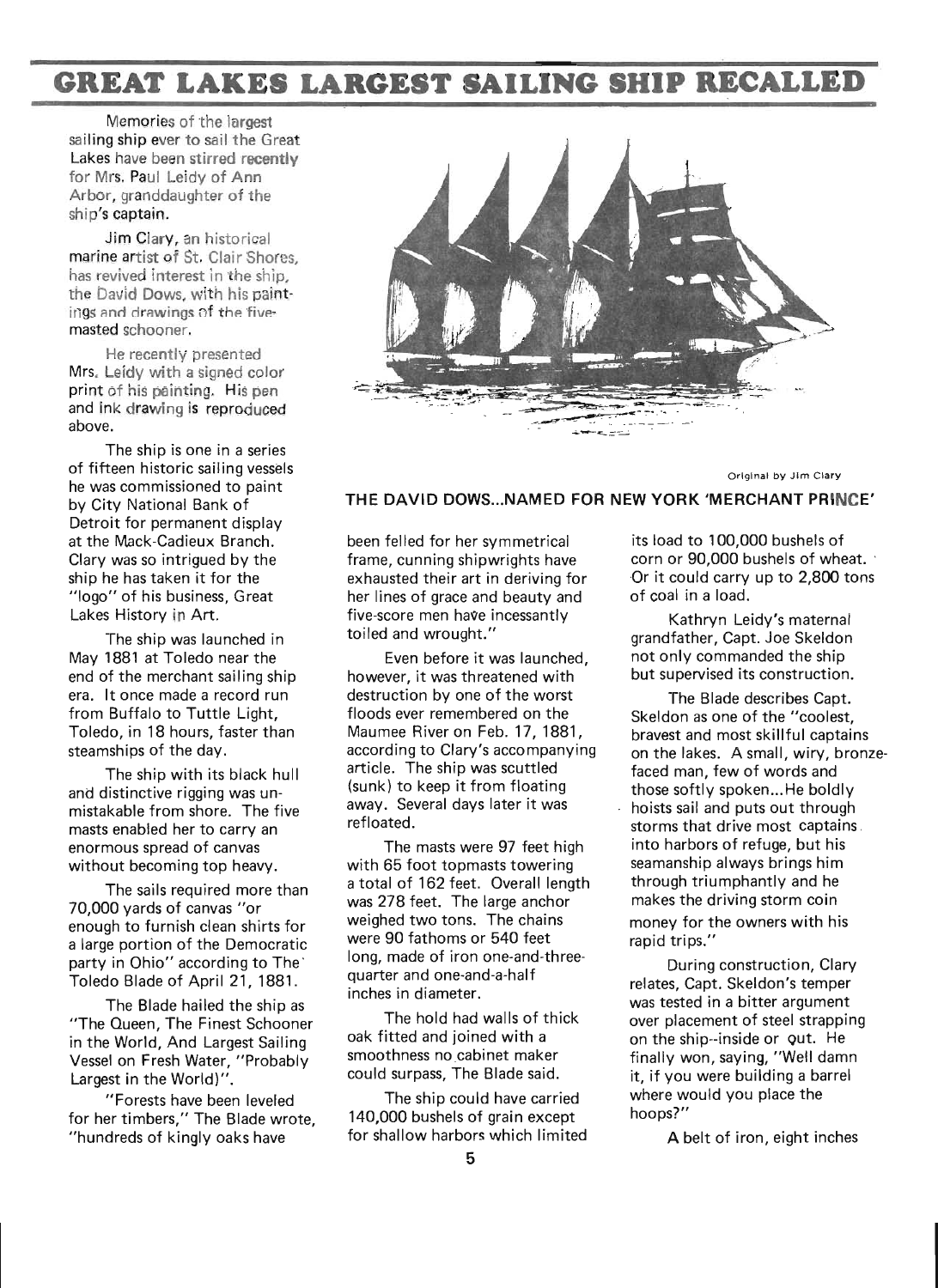wide and one inch thick went entirely around the outside of the vessel. It weighed ten tons.

The David Dows made runs between Chicago and Buffalo during its first season and was laid up safely on Dec. 12. During its career it sailed all the Great Lakes, Mrs. Leidy said.

But time was running out for sailing ships, even so grand a one as this and it was cut down for use as a barge. On Thanksgiving night in 1889 it was lost off Whiting, Ind., in a raging storm. Some sailors were so badly frozen in the mishap they had to have their legs amputated.

Capt. Skeldon later commanded a large private yacht, the



Sigma. Mrs. Leidy recalls that in his later years, when she was a ' small girl, he used to make ship models and his first mate:and cook used to visit him and recall the great sailing days. He died in his eighties in 1902.

. .

There is a model of the ship in the Dossin Museum in Detroit done by a Detroiter, she said. Unfortunately, her grandfather gave his models away and no one in the family has one.

# -----------WILLlAM WADE HINSHAW'S MUSICAL CAREER OTHER------------- ------------.. - ACTIVITIES SPANNED CONTINENT, TOUCHED ANN ARBOR -------------

Opera star, impresario, entrepreneur, Quaker genealogist.

All those designations could be applied to the late William Wade Hinshaw who once owned a home and business in Ann Arbor. His daughter, Anne Hinshaw Wing, discussed her impressions of her father at the January meeting of the Genealogy Section of WCHS and also with the editor.

The Hinshaw home in Ann Arbor was on Scottwood in the Ives Woods section. The business was the former Root's Music Store at William and Maynard Sts. He did not operate it but bought it with and for his son, Tom.

Much of his activity centered in music but he also earned degrees in civil engineering and law, compiled and published a six volume Encyclopedia of American Quaker, Genealogy and was an avid golfer with a collection of trophies to his credit.

He was the leading bass baritone at the Metropolitan Opera from 1910 to 1913 and toured the United States and Canada singing in concerts and opera. Between 1890 and 1918 he made more than 5,000 public appearances. He also organized and directed his own light opera company which performed across the continent.

Mrs. Wing is only sure that the Hinshaw Opera Co. performed once in Ann Arbor, Mozart's "Cosi Fan Tutti", probably in Hill Auditorium. He also produced Gilbert and Sullivan and Donizetti, she said.

Before going to the "Met" he had been president and director of the Chicago Conservatory of Music and then, with his brothers, organized and dIrected the Hinshaw Conservatory of Music and Dramatic Art in Chicago.

She remembers being surrounded with music and musicians at home. They had a new piano almost every year, always in perfect tune, as her mother's father manufactured them. There was a piano in the parlor, another in the back parlor or music room, a third in the library, a footpumped organ in the hall and a four-octave folding organ upstairs ("to take to Torch Lake in the summer"). Besides that there were a fiddle, mandolin, harmonica and various wind instruments.

While most of the pupils took their lessons downtown, the house was haunted by people wanting to try out she said, and by nieces and nephews getting free music lessons.

The house was like a conservatory--there might be Bach, Bethoven and Mozart all being performed at the same time with someone else practicing vocal exercises on the attic steps.



ourtesy Anne M

She also recalls musical evenings when musican friends would gather and play and sing. She was very young at the time and was only allowed to stay up long enough to see the company and hear her father sing "Good Night, Little Girl, Good Night".

Unfortunately Anne's mother died when she was four. After her death her aunt, Mrs. F. H. Holmes came to bring up the children. Anne's father also got a live-in music teacher and they had daily music lessons:

The family came to Ann Arbor when Anne was in the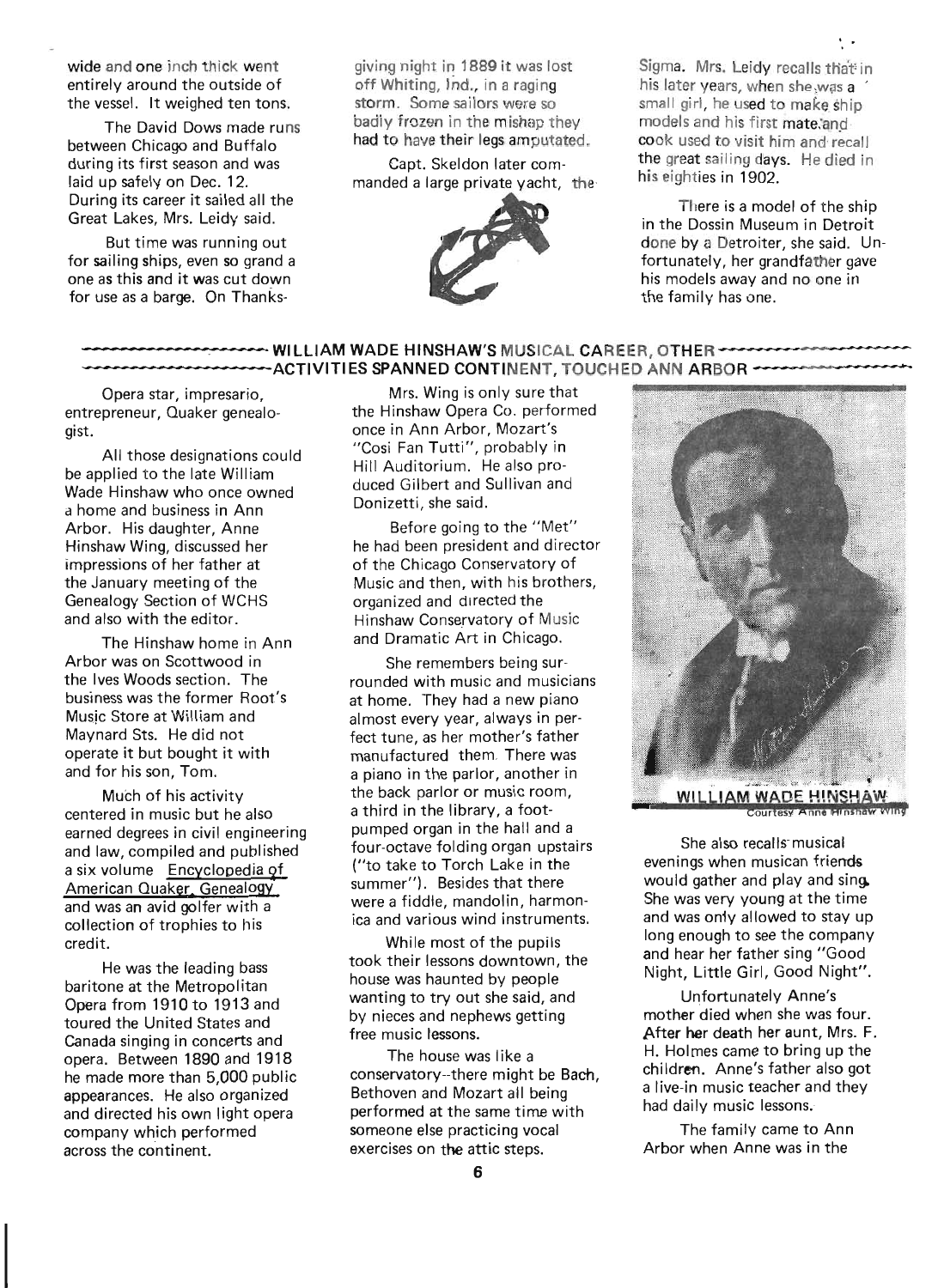seventh grade, though her oldest brother, Carl, was in school in the east and her two younger brothers also spent some time in the east with her father and stepmother.

ż.

She remembers her stepmother as a "canny Scotswoman" who was devoted to her father and worked right along with him in his opera company. The company included a small chamber type orchestra and all the principal characters. He was so involved, she said, supervising everything from making costumes to railroad connections.

She recalls the beautiful costumes and the blue velvet curtain they carried with them on tour. Her father was always interested in the aesthetic and poetic, she noted.

While most all his performing was in North America, Mr. Hinshaw sang in Wagner festivals in Austria and Germany in 1912 and 1914, respectively. While in Germany, World War I broke out. With some difficulty the family got to Amsterdam and returned home.

As an illustration of the effect of propaganda, Anne recalls that her brothers who had spent the summer in Germany with her parents and reading German papers thought that the other countries were picking on Germany. They heard the other side when they came home of course.

While her father traveled so much she didn't see much of him, she remembers he had a wonderful sense of humor and loved to tell stories on himself.

He didn't sleep very well without the window open a bit, she recalls. In one stuffy hotel room which had no light, he couldn't sleep so he felt around the room for windows. He



tried a couple and they wouldn't open. He touched glass a third time but it would not open. In desperation he took something and broke the glass.

He went back to bed and slept soundly. Daylight showed that he slept soundly because of an imagined breeze through a bookcase!

He spent some summers in Ann Arbor or on trips with the family. While here he played golf every day at Ann Arbor Golf and Outing Club. His caddy was usually Johnny Malloy who later was the club's manager and head "pro" and is now retired. When Johnny wasn't available one of his younger brothers would caddy, she said.

Mr. Hinshaw was a member of many golf clubs across the country including the Augusta National Golf Course in Georgia. He competed in the United States Senior Golf Association and won many trophies. One of the family keepsakes is a picture of him with Bobby Jones.

Another prized keepsake is a picture of him in costume for his role as Mephisto in "Faust". He made his debut in the role with Castle Square Opera Co. in St. Louis, Mo., in 1899. He was a big man, six foot three inches tall, with a big voice. Mrs. Wing recalls the laugh he perfected for the role.

But alas his musical career was cut short by advancing deafness. He retired from musical production in June 1926.

Meanwhile he had become interested in family history and traced one line back twenty generations and another line, fifty generations.

His Quaker grandfather had gone by covered wagon from Indiana to Hardin County, Iowa, where William Wade was born in 1867. His interest in genealogy grew and led to publishing the Encyclopedia of American

Quaker Genealogy, a monu-. mental collection of records of Quaker Meetings (parishes).

Even though there are six large volumes the material is made more concise by use of many abbreviations defined in the front.

One of the abbreviations stands for "disowned", a fate that some Quaker's encountered when they didn't live according to the rules. Some who fought in the Revolutionary War were disowned because Quakers don't believe in war, but disowning wasn't always permanent and many were reinstated.

Other materials on Quaker genealogy which he didn't succeed in publishing before his death in 1947 in his eightieth year are available for use at Swarthmore College in Pennsylvania where there is also a plaque in his honor.



## **VOLUNTEER TYPISTS NEEDED**

**Washtenaw County Historical** Society membership stands at 603, a new high, and Rosemary Whelan, membership chairman, has appealed for volunteer typists for membership mailings.

She plans spring and fall membership drives plus the annual mailing of renewal notices. Volunteers would probably be asked to address about 200 envelopes each, she said.

Annual renewal notices were recently mailed. Membership dues are \$3 for an individual, \$6 for a couple and \$50 for life membership. Couples who already belong to other local historical societies may join for \$3.